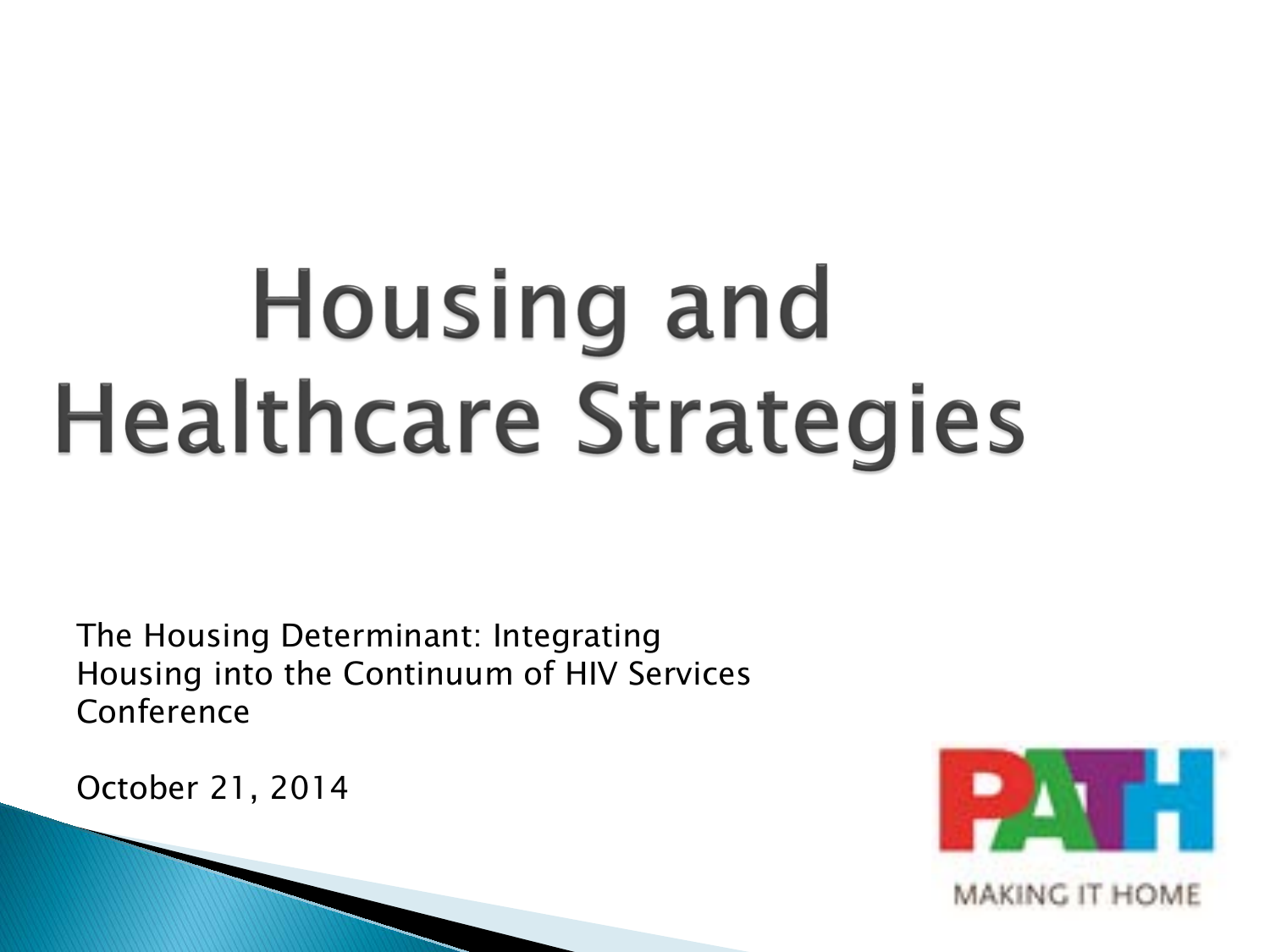## **PATH in the Beginning**

- Began in 1984
- Motto: hand up, not a hand out
- ▶ 32 bed shelter
- Served meals, provided clothing and employment supports to homeless individuals
- Mostly episodic and non-chronic homeless individuals

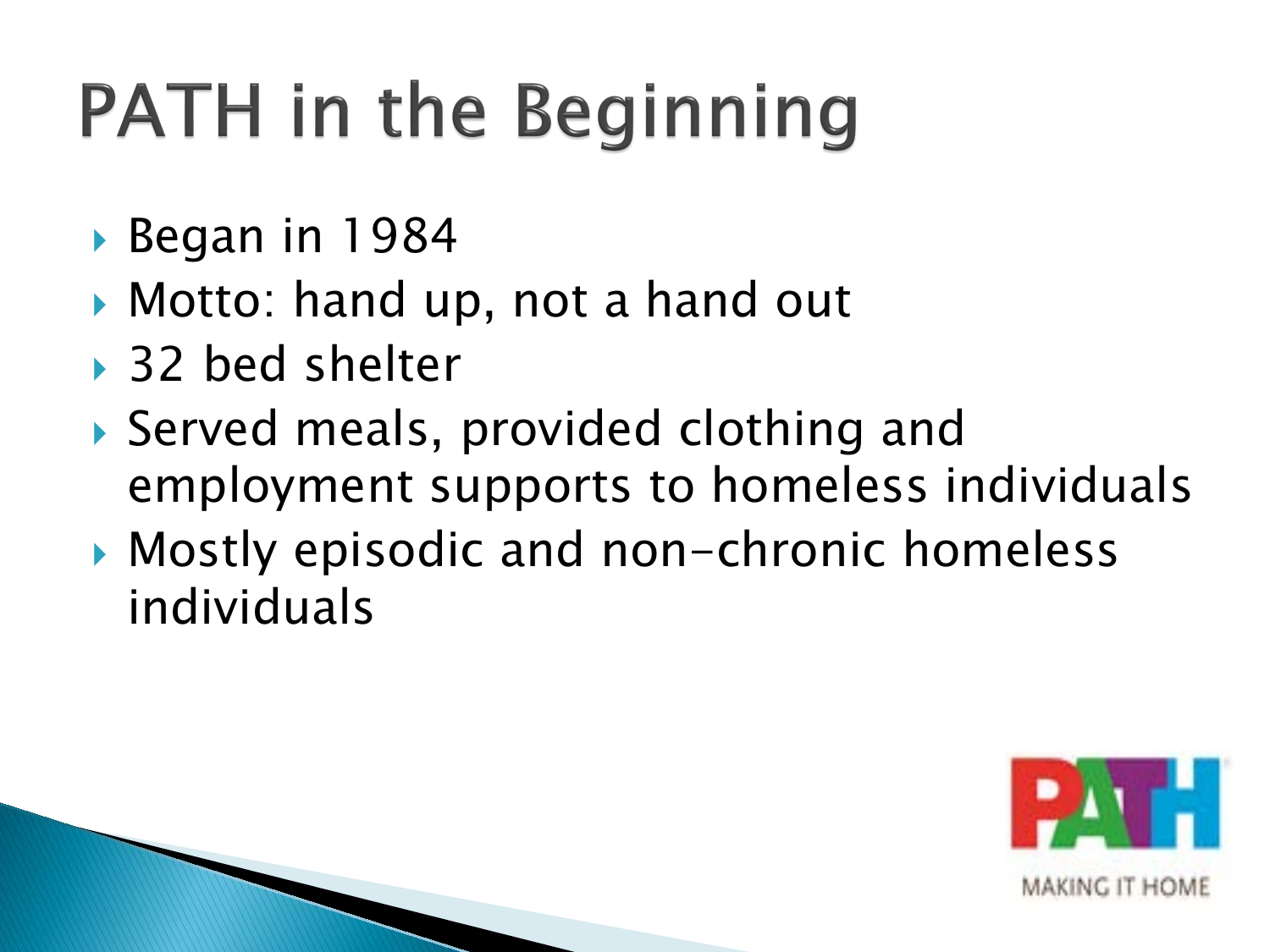## **PATH Currently**

- Range of services provided across So. Cal
- Outreach, supportive services, interim and permanent supportive housing
- Serve Veterans, individuals and families
- ▶ Majority of our population served are chronic homeless, vulnerable individuals
- ▶ Co-occurring disorders

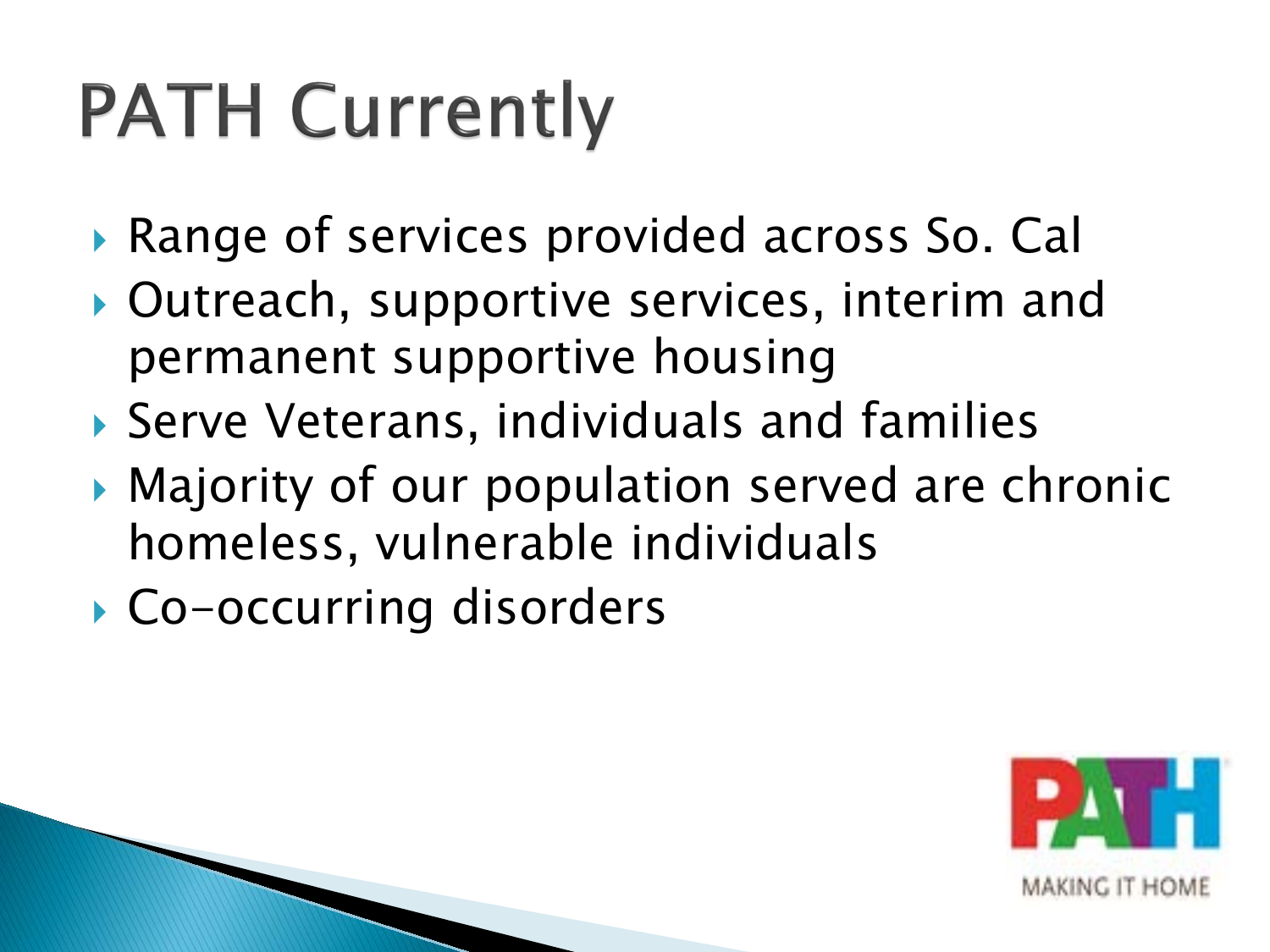#### **Housing and Healthcare Strategies**

- ▶ Integrated Approach
- Use of EBP's
- ▶ Choice and Empowerment
- ▶ Recovery Oriented
- Skill Building
- ▶ Collaborative Case Management and Healthcare
	- Field based healthcare work with VA and DHS
	- San Diego model- FQHC on site
	- La Kretz model- community healthcare collaboration
	- PSH developments in progress- on-site health/ mental health providers

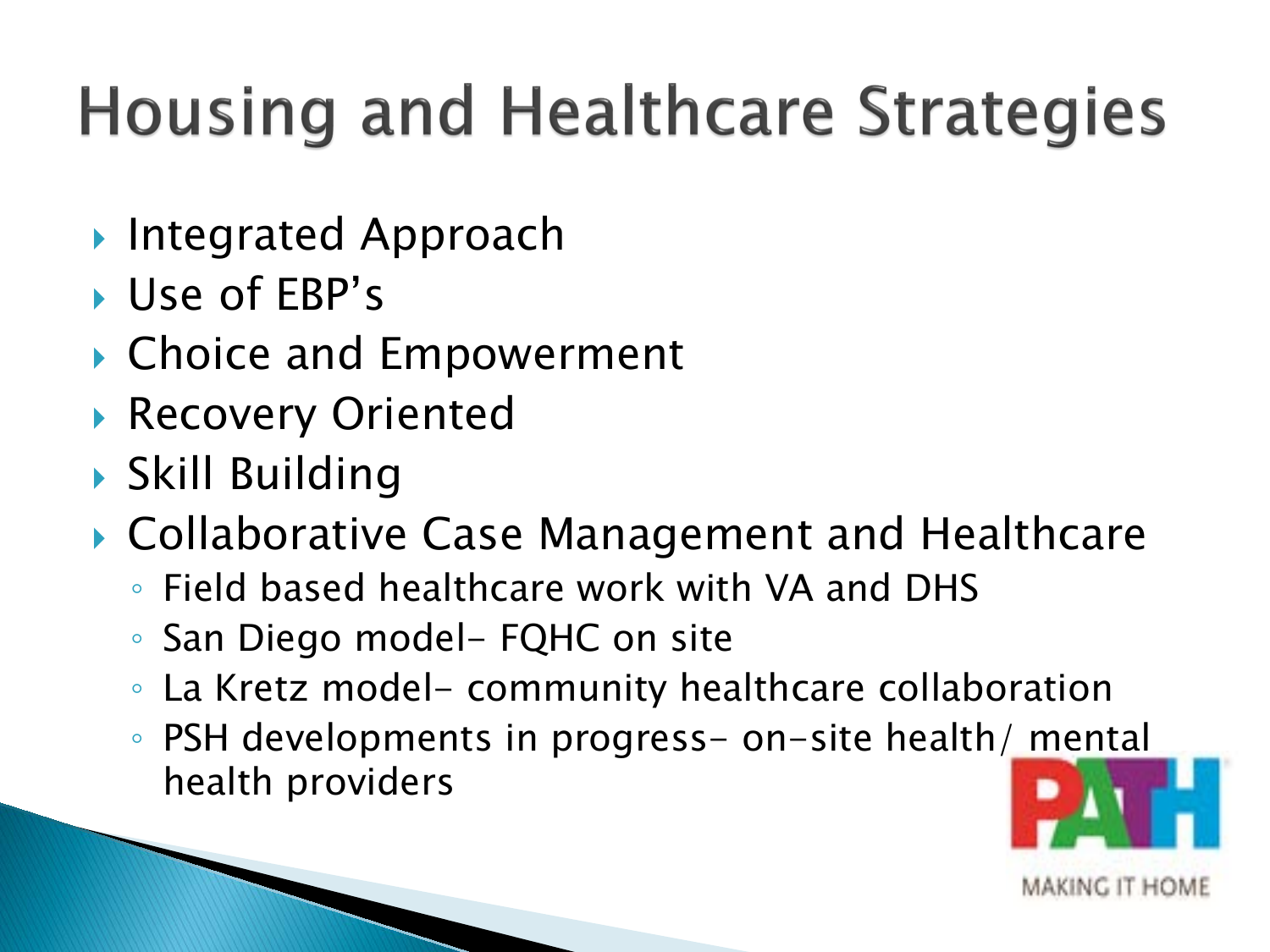#### La Kretz Villas



- Opened in 2012
- PATH Ventures PSH development
- All clients on the Silver lake VI
- 8 of 48 units dedicated to people living with HIV or AIDS
- On-site supportive services
- Collaboration with a range of healthcare providers- based on the individual
- On-site health education for clients
- Live in the least restrictive environment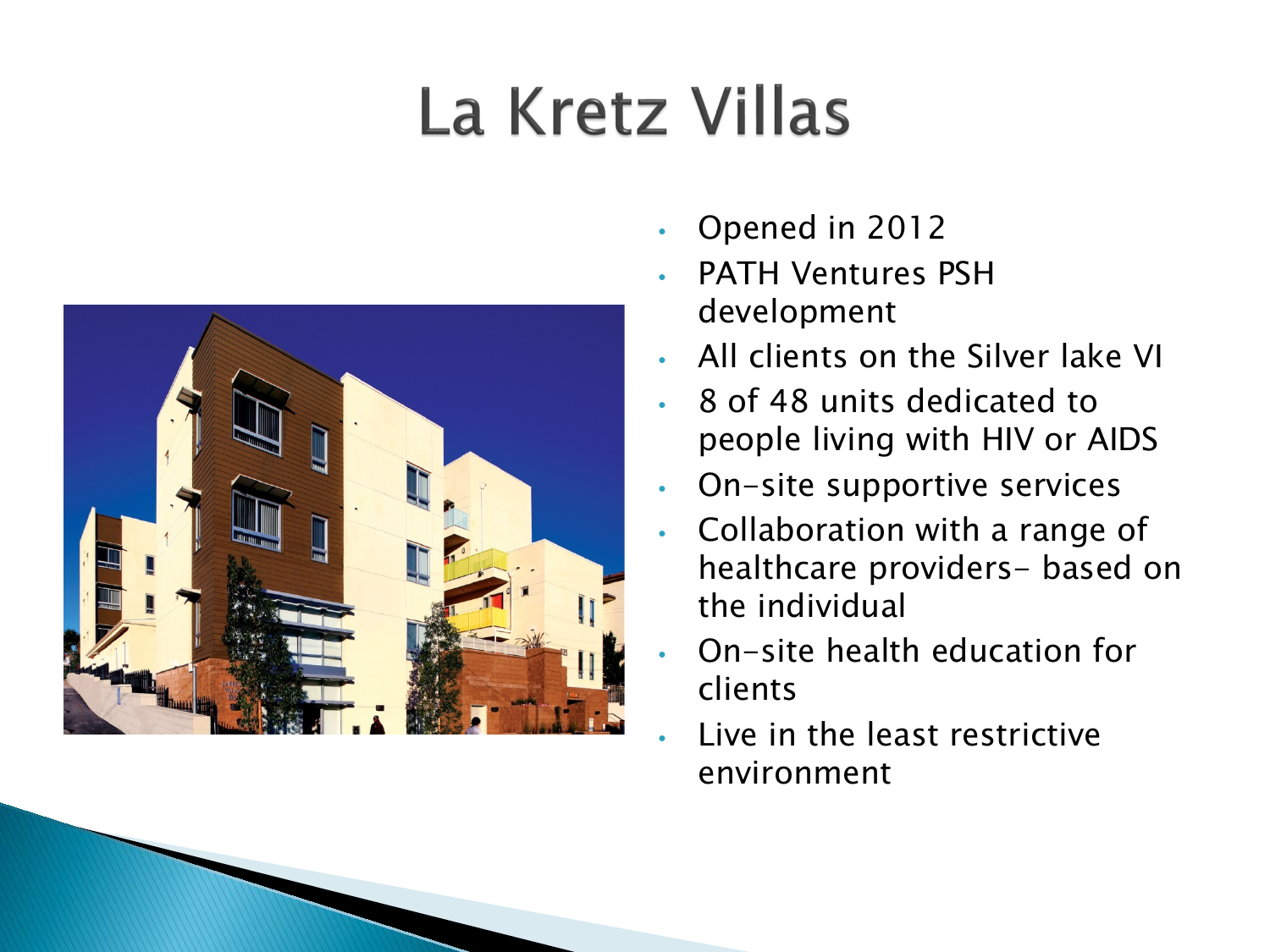### Lessons learned

- ▶ Building the health literacy of staff
- ▶ Staff support and resiliency as our clients are faced with health deterioration and death
- Importance of natural and social supports
- ▶ 5 wishes, WRAP planning and Advance **Directives**
- Role clarity and confidentiality with PSH